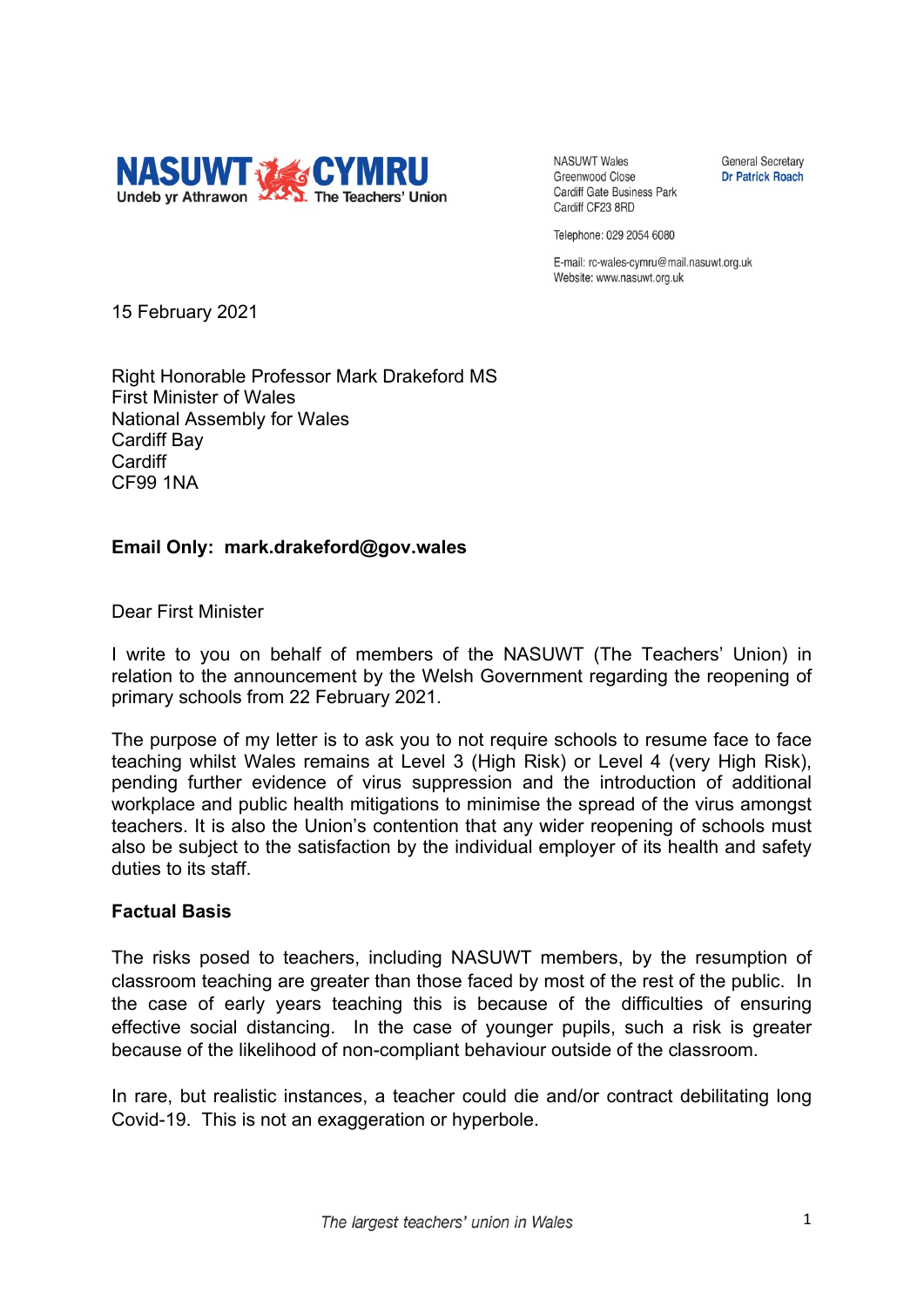Additionally, it is unnecessary to expose teachers to this risk at the present time. The vaccine programme is going well and the government has it in its power to provide vaccinations to teachers in short order.

In addition, online learning has proven to be highly effective and can be continued for all children with the exception for vulnerable children and the children of key workers.

# **Legal Basis**

It is undisputed that the Welsh Executive has it within its power to require schools to be reopened (Schedule 17 of the Coronavirus Act 2020). However, it must exercise its powers consistently with Article 2 and Article 8 of the European Convention on Human Rights (ECHR).

## **Article 2 of the ECHR**

#### **Right to life**

- 1. Everyone's right to life shall be protected by law. No one shall be deprived of his life intentionally save in the execution of a sentence of a court following his conviction of a crime for which this penalty is provided by law.
- 2. Deprivation of life shall not be regarded as inflicted in contravention of this Article when it results from the use of force which is no more than absolutely necessary:
	- a) in defence of any person from unlawful violence;
	- b) in order to effect a lawful arrest or to prevent the escape of a person lawfully detained;
	- c) in action lawfully taken for the purpose of quelling a riot or insurrection.

The NASUWT contends that if any of its members died from contracting Covid-19 having been required to return to school pre-vaccination his or her **Article 2** rights would be infringed. This is particularly the case since the Government has it within its power to provide early vaccination to teachers.

## **Article 8 of the ECHR**

#### **Right to respect for private and family life**

- 1. Everyone has the right to respect for his private and family life, his home and his correspondence.
- 2. There shall be no interference by a public authority with the exercise of this right except such as is in accordance with the law and is necessary in a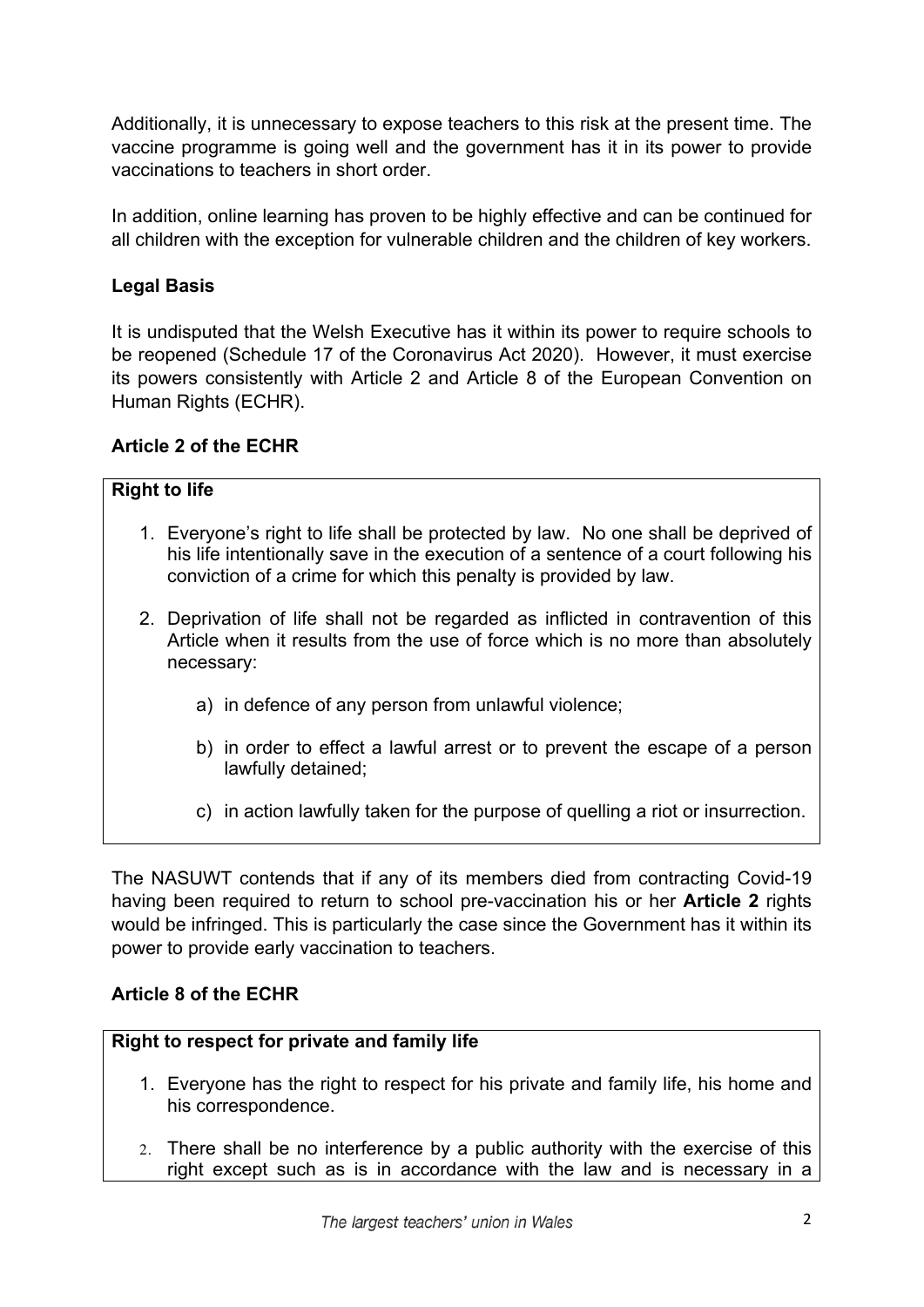democratic society in the interests of national security, public safety or the economic well-being of the country, for the prevention of disorder or crime, for the protection of health or morals, or for the protection of the rights and freedoms of others.

It is also the Union's case that placing its members at risk of catching and transmitting a serious disease to their families/support bubble is a material infringement of the right to family and private life. For the reasons set out this inference is not proportionate.

# **Primacy of Employers Duty of Care – Health and Safety**

As you will be aware, primary legislation merely sets out a statutory power, which cannot abrogate the duty placed on employers by section 2 of the Health and Safety at Work Act 1974.

The material provisions of section 2 of the Health and Safety at work Act 1974 say:

## 2 **General duties of employers to their employees.**

- (1) It shall be the duty of every employer to ensure, so far as is reasonably practicable, the health, safety and welfare at work of all his employees.
- (2) Without prejudice to the generality of an employer's duty under the preceding subsection, the matters to which that duty extends include in particular—
- (a) the provision and maintenance of plant and systems of work that are, so far as is reasonably practicable, safe and without risks to health;
- (b) …
- (c) the provision of such information, instruction, training and supervision as is necessary to ensure, so far as is reasonably practicable, the health and safety at work of his employees;
- (d) …
- (e) the provision and maintenance of a working environment for his employees that is, so far as is reasonably practicable, safe, without risks to health, and adequate as regards facilities and arrangements for their welfare at work.
- (3) Except in such cases as may be prescribed, it shall be the duty of every employer to prepare and as often as may be appropriate revise a written statement of his general policy with respect to the health and safety at work of his employees and the organisation and arrangements for the time being in force for carrying out that policy, and to bring the statement and any revision of it to the notice of all of his employees.
- (4) Regulations made by the Secretary of State may provide for the appointment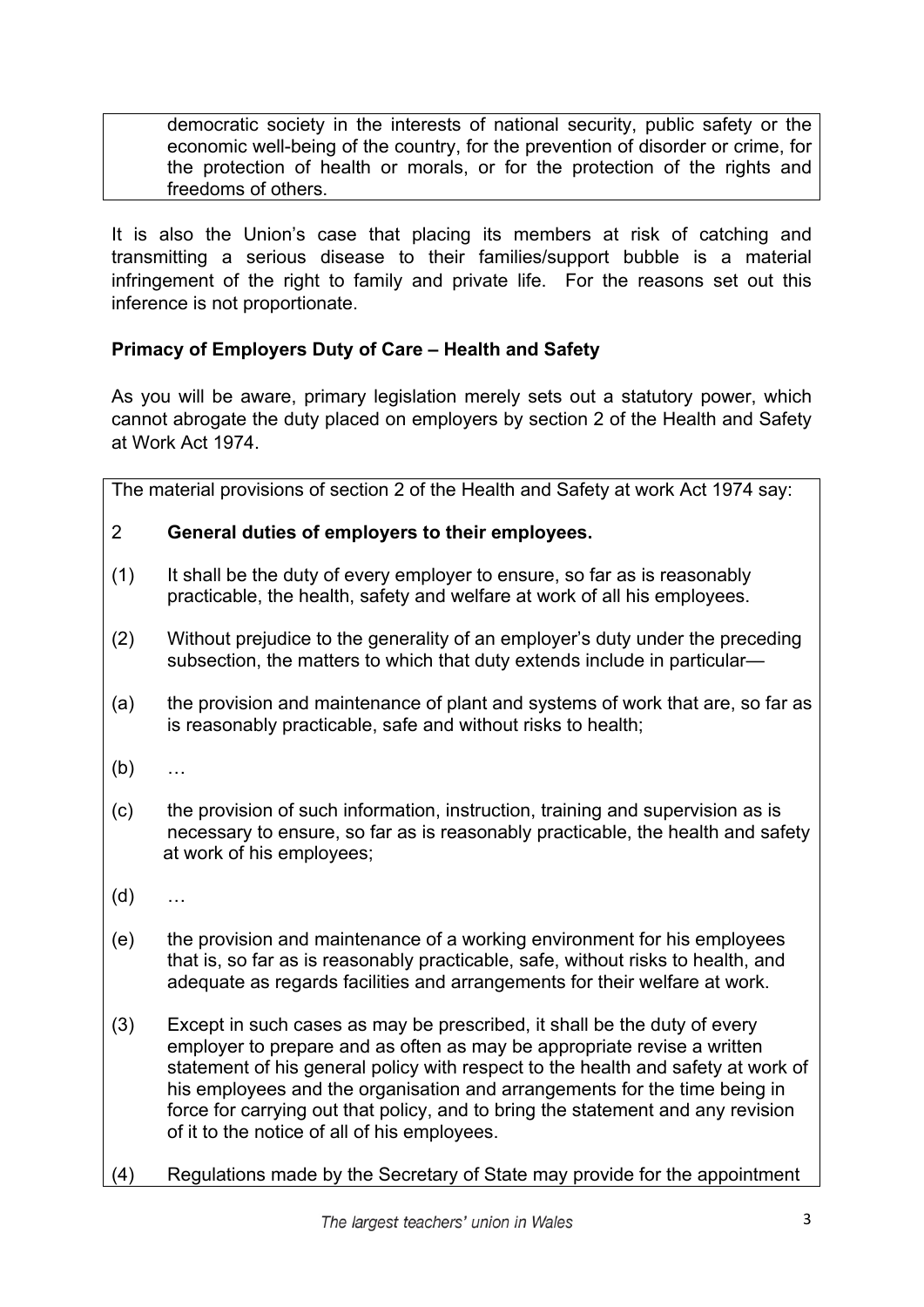in prescribed cases by recognised trade unions (within the meaning of the regulations) of safety representatives from amongst the employees, and those representatives shall represent the employees in consultations with the employers under subsection (6) below and shall have such other functions as may be prescribed.

- (5) …
- (6) It shall be the duty of every employer to consult any such representatives with a view to the making and maintenance of arrangements which will enable him and his employees to co-operate effectively in promoting and developing measures to ensure the health and safety at work of the employees, and in checking the effectiveness of such measures.
- (7) In such cases as may be prescribed it shall be the duty of every employer, if requested to do so by the safety representatives mentioned in [F2subsection (4)] above, to establish, in accordance with regulations made by the Secretary of State, a safety committee having the function of keeping under review the measures taken to ensure the health and safety at work of his employees and such other functions as may be prescribed*.*

Firstly, it is important to note that breach of these duties is a criminal offence.

Secondly, it is for the employer to satisfy itself (and its liability insurer) that there is no unreasonable risk to the health and safety of staff, including NASUWT members, and it cannot be absolved from this duty, which is found in primary legislation by an order made, or action taken, under Schedule 17: *R v Secretary of State for Social Security, Ex p Joint Council for the Welfare of Immigrants [1997] 1 WLR 275,* which was cited with approval and applied by the Supreme Court in *R (on the application of Unison (Appellant) v Lord Chancellor (Respondent) [2017] 3 WLR 409 at paragraph 103.*

## **Equality Impact Assessment**

The NASUWT wrote to you in August 2020 to emphasise the evidence-based consensus that the risk of injury to health and of death from Covid-19 is significantly higher for those from BAME backgrounds. To date, you have provided not the slightest explanation as to why there is to be no impact assessment either now or before your decision to announce the reopening of primary schools on 22 February 2021.

The NASUWT is very concerned about this and considers it to be inconsistent with scientific evidence of the impact of Covid-19 on the BAME group and for other teachers with protected characteristics.

You will be well aware that the public sector equality duty in section 149 of the Equality Act 2010 applies to you and your Department. The NASUWT considers that